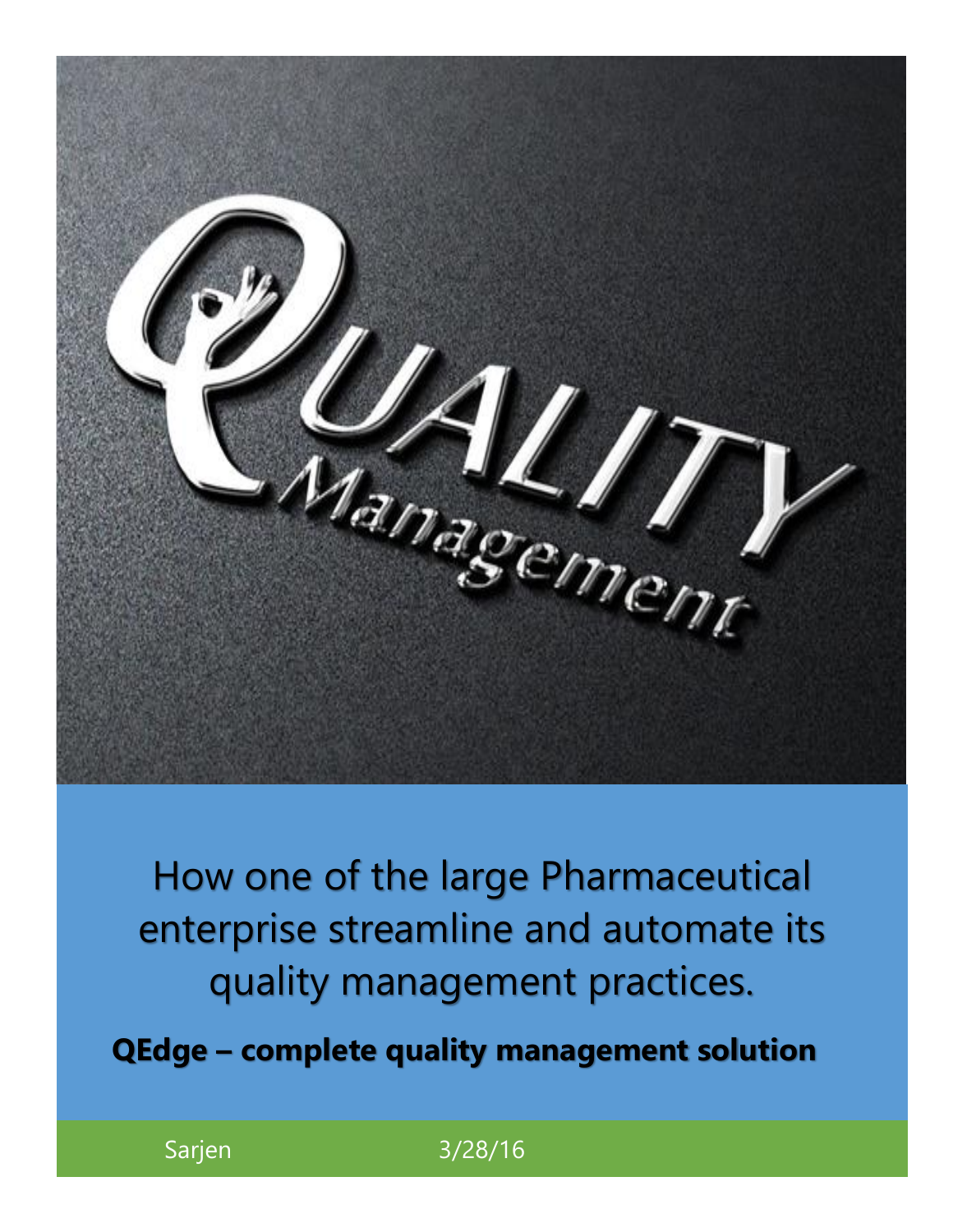

# **Client background**

One of the largest and fastest expanding pharmaceutical company in Bangladesh, has it's headquarter in Dhaka (the capital of Bangladesh).

This MHRA and TGA approved company involved in the manufacturing and distribution of a diverse range of pharmaceutical products, therapeutic drugs and veterinary products in various countries like Europe, Australia, South- Africa, Asia-Pacific and many more.

## **Business challenges**

Being a part of Pharmaceutical industry our client needs to maintain quality standards and improve it with the changing needs of customers because the poor quality of product not only a health hazard but also a waste of money and time for both government and end consumers. As an exporter our client also need to adhere the various quality standards for various countries to ensure quality, safety and efficacy.

Earlier they used to rely on manual system to maintain quality parameters but had various limitations like:

- Poor allocation and utilization of resources
- Lack of integration within departments and ERP
- Poor flow of information affects decision making
- Error prone, time and money consuming and not reliable
- Poor documentation control
- Poor visibility of change of control, CAPA, deviations
- Inability to produce valuable business insights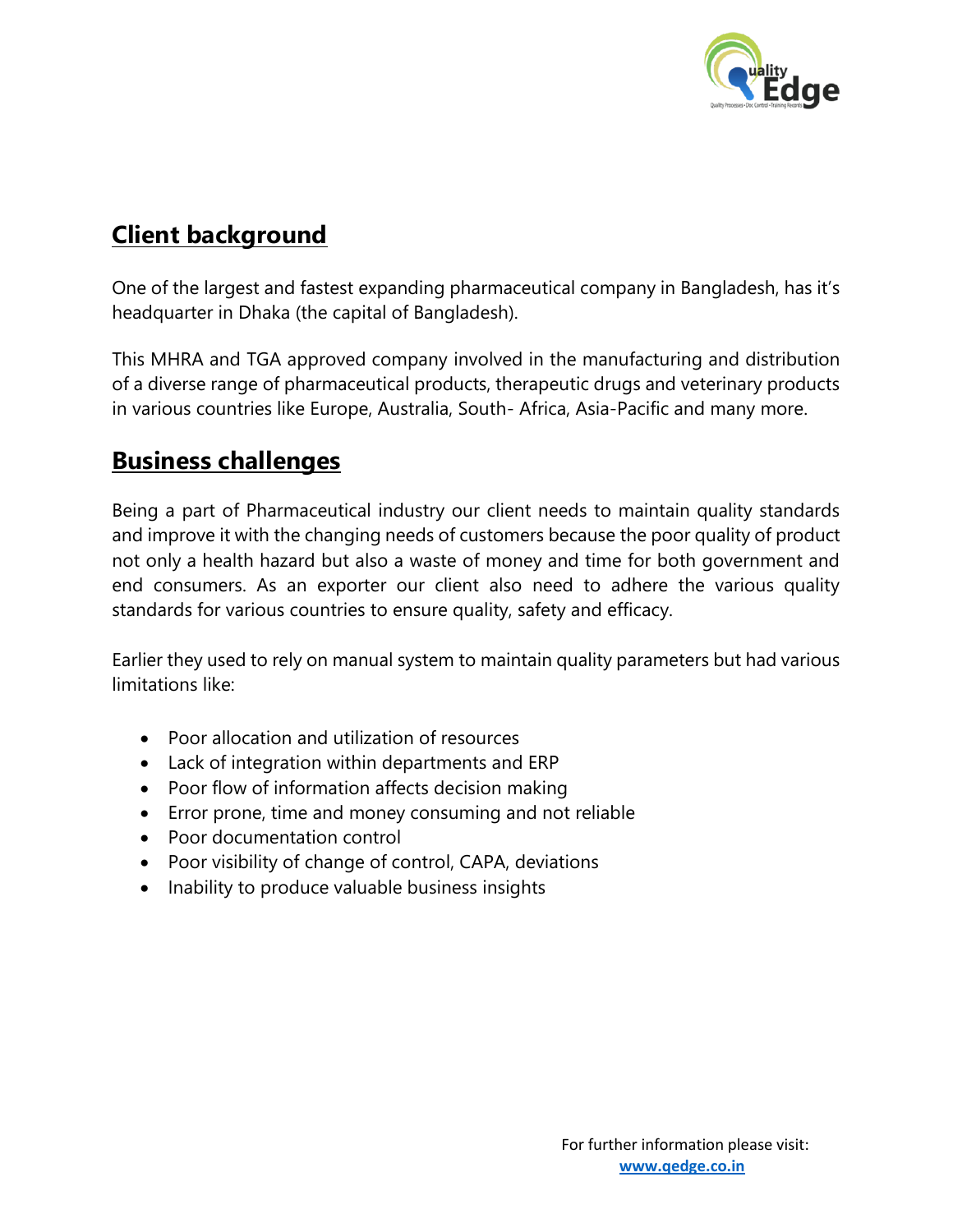

### **Business solutions**

So our client decided to upgrade the current manual system in a way that offer better involvement of top representatives for overdue actions and critical deviations/ Change controls and product complaints hence adopted web based QEdge- Enterprise quality management software with cloud mobility and SAAS.

The scope of their QMS automation project was to automate and effective interlink all the quality processes including CRF, Deviation, Investigation, CAPA, Product complaint, OOS and OOT in a single implementation phase.

Our expert team worked very closely with them to understand their overall requirement and developed smart quality management software which offered a centralized platform to record, monitor and improve quality processes. Among the multiple benefits that we offered them here are few of the major benefits:

### **Results after QEdge implementation**

- There was an increase in production due to decrease in resource allocation and management time and a more controlled regulatory environment for quality unit
- A centralize platform with effective interlinking of various key process helped in achieving the quality goal with effective investigation and CAPA closure
- Facilities like auto-alerts, email and notification helped in waiting time elimination with advantage of real time access to data, trends, reports and pending actions
- After the implementation, the physical movement need for chasing and tracking the people was totally eradicated resulted in improvement of production, time saving and better resource management